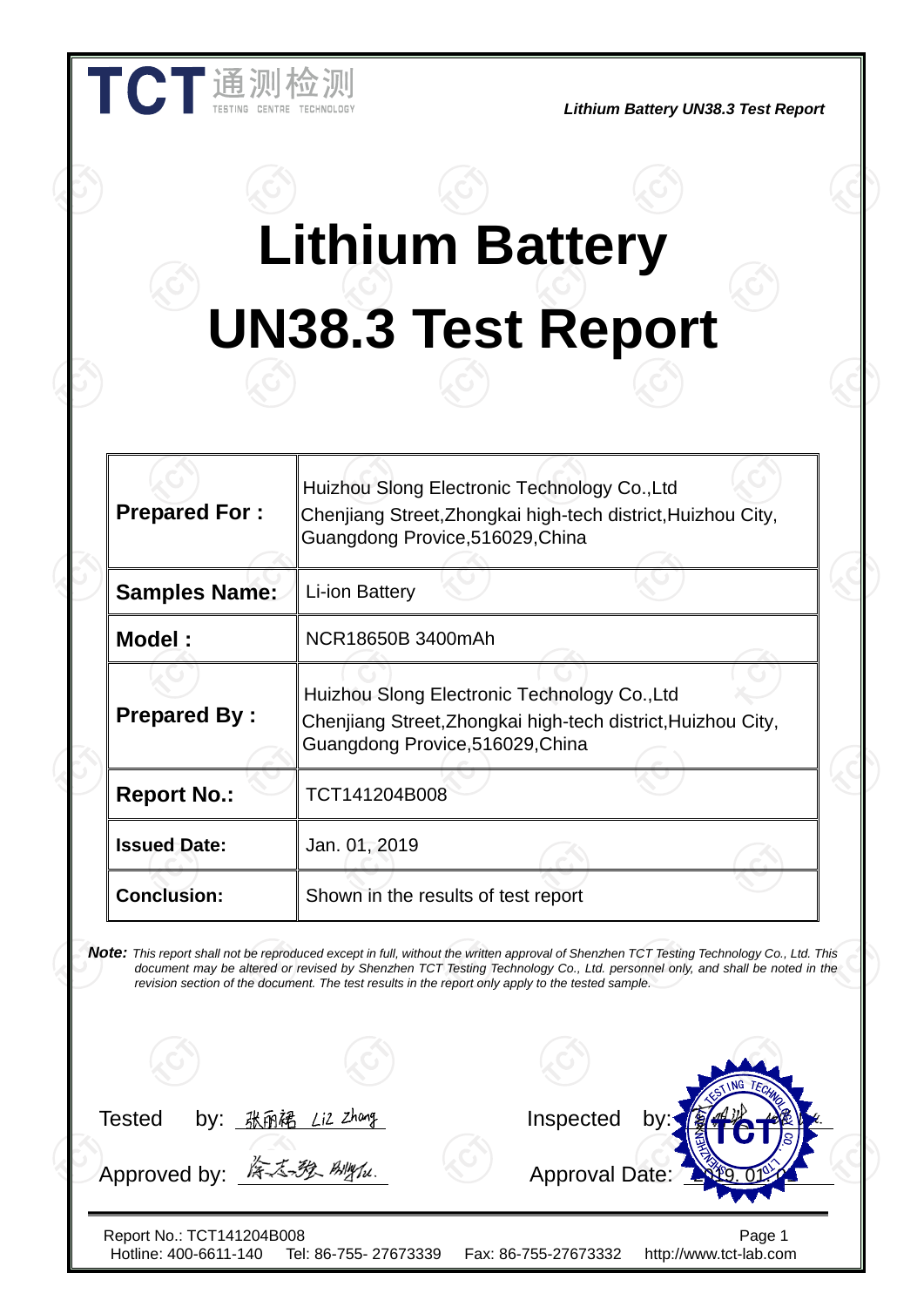| <b>Product Name</b>    | <b>I 、SAMPLE DESCRIPTION</b> | Li-ion Battery                             | <b>Battery Type</b> |                                        | NCR18650B 3400mAh                         |
|------------------------|------------------------------|--------------------------------------------|---------------------|----------------------------------------|-------------------------------------------|
| Manufacturer           | <b>PANASONIC</b>             |                                            |                     |                                        |                                           |
| Address                |                              |                                            |                     |                                        |                                           |
| <b>Trade Mark</b>      |                              | Shape                                      | Prismatic           | <b>Size</b><br>$(L \times W \times T)$ | (200.0 $\times$ 108.5 $\times$<br>81.5)mm |
| Nominal<br>Voltage     | 3.6V                         | Rated<br>Capacity                          | 3400mAh<br>122.4Wh  | Limited<br>Charge<br>Voltage           | 4.2V                                      |
| <b>Charge Current</b>  | 680 <sub>m</sub> A           | Maximum<br>Continuous<br>Charge<br>Current | 5000mA              | End<br>Charge<br>Current               | 240 <sub>m</sub> A                        |
| <b>Cut-off Voltage</b> | 2.75V                        | Standard<br>Discharge<br>Current           | 3400mA              | Maximum<br>Discharge<br>Current        | 10000mA                                   |
| <b>Cell Number</b>     | 1 PIECE                      |                                            | <b>Cell Model</b>   | 18650                                  |                                           |
| Date of Receipt        |                              | Dec. 04, 2018                              | Date of Test        |                                        | Dec. 24, 2018                             |

**THE THE TECHNOLOGY PROPERTY UN38.3 Test Report** 

# Ⅱ、**STANDARD**

Recommendations on the Transport of Dangerous Goods, Manual of Test and Criteria (ST/SG/AC.10/11/Rev.5/Amend.1+ Amend.2 Section 38.3)

# Ⅲ、**TEST ITEM**

- 1. **MAltitude simulation**
- 2.  $\boxtimes$ Thermal test
- 3. **NVibration**
- 4. ⊠Shock
- 5. **NExternal short circuit**
- 6. **□Impact / ⊠Crush**
- 7. **ØOvercharge**
- 8. **SForced discharge**

# Ⅳ、**TEST METHOD**

Tests T.1 to T.5 shall be conducted in sequence on the same cell or battery. Tests T.6 and T.8 shall be conducted using not otherwise tested cells or batteries. Test T.7 may be conducted using undamaged batteries previously used in tests T.1 to T.5 for purposes of testing on cycled batteries. Batteries of 1#~8# are full charged after one cycle;

Batteries of 9#~16# are full charged after fifty cycles;

Component cells of 17#~21# are 50% charged after one cycle;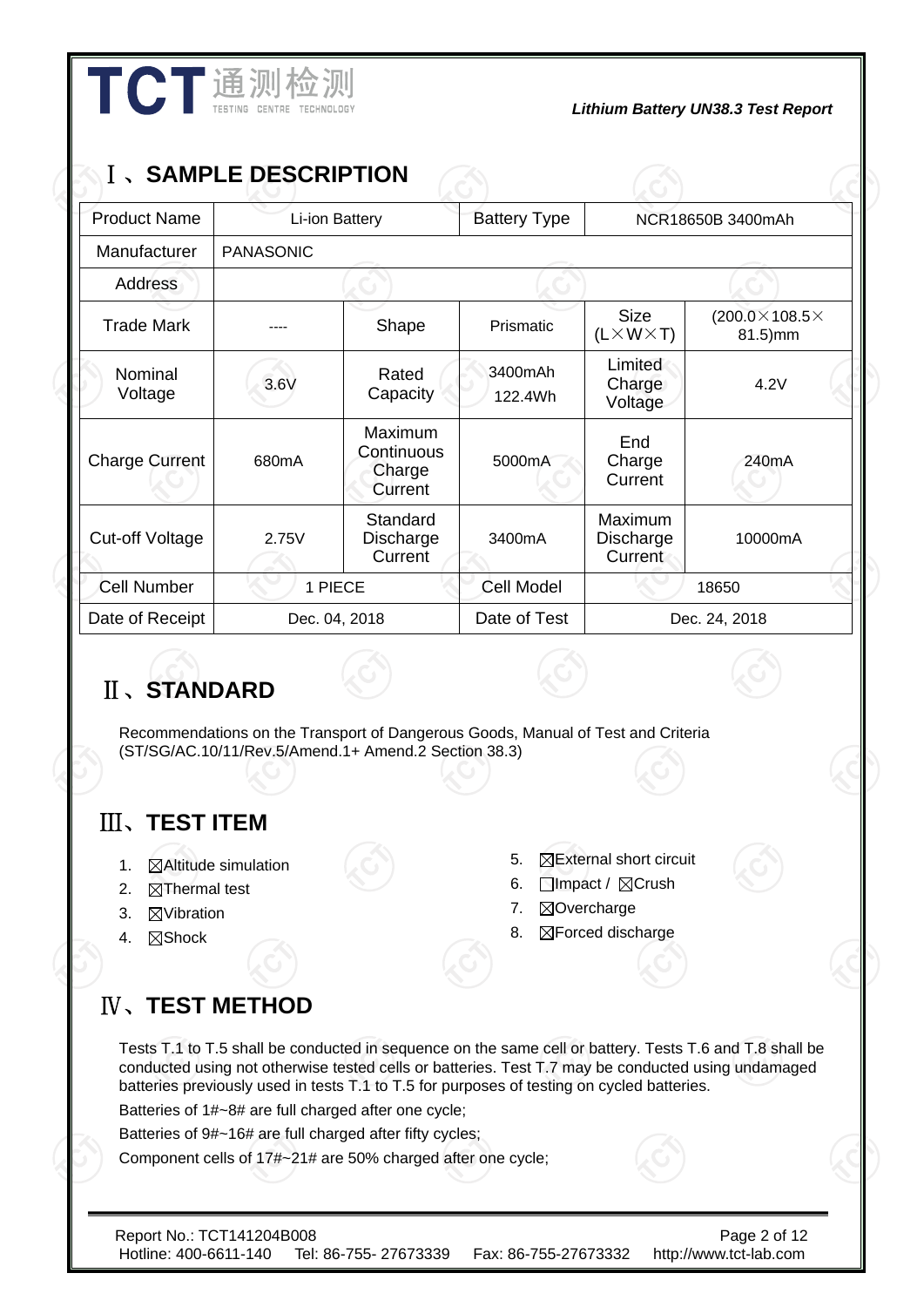#### *Lithium Battery UN38.3 Test Report*

Component cells of 22#~31# are full discharged after one cycle; Component cells of 32#~41# are full discharged after fifty cycle;

In order to quantify the mass loss, the following procedure is provided:

Mass loss  $%$  = (M1-M2)/M1 x 100

where M1 is the mass before the test and M2 is the mass after the test. When mass loss does not exceed the values in Table below, it shall be considered as "no mass loss".

| Mass M of cell or battery | Mass loss limit |
|---------------------------|-----------------|
| M < 1g                    | 0.5%            |
| $1g \leq M \leq 75g$      | $0.2\%$         |
| M > 75g                   | $0.1\%$         |

Leakage means the visible escape of electrolyte or other material from a cell or battery or the loss of material (except battery casing, handling devices or labels) from a cell or battery such that the loss of mass exceeds the values in Table above.

In test 1 to 4, cells and batteries meet this requirement if there is no leakage, no venting, no disassembly, no rupture and no fire and if the open circuit voltage of each test cell or battery after testing is not less than 90% of its voltage immediately prior to this procedure. The requirement relating to voltage is not applicable to test cells and batteries at fully discharged states.

#### 1. Altitude simulation

**TCT** 通测检测

Test cells and batteries shall be stored at a pressure of 11.6 kPa or less for at least six hours at ambient temperature  $(20 \pm 5 \degree C)$ .

#### 2. Thermal test

Test cells and batteries are to be stored for at least six hours at a test temperature equal to  $72 \pm 2$  °C, followed by storage for at least six hours at a test temperature equal to -  $40 \pm 2$  °C. The maximum time interval between test temperature extremes is 30 minutes. This procedure is to be repeated until 10 total cycles are complete, after which all test cells and batteries are to be stored for 24 hours at ambient temperature (20  $\pm$  5 °C). For large cells and batteries the duration of exposure to the test temperature extremes should be at least 12 hours.

# 3. Vibration

Cells and batteries are firmly secured to the platform of the vibration machine without distorting the cells in such a manner as to faithfully transmit the vibration. The vibration shall be a sinusoidal waveform with a logarithmic sweep between 7 Hz and 200 Hz and back to 7 Hz traversed in 15 minutes. This cycle shall be repeated 12 times for a total of 3 hours for each of three mutually perpendicular mounting positions of the cell. One of the directions of vibration must be perpendicular to the terminal face.

The logarithmic frequency sweep shall differ for cells and batteries with a gross mass of not more than 12 kg (cells and small batteries), and for batteries with a gross mass of more than 12 kg (large batteries).

For cells and small batteries: from 7 Hz a peak acceleration of 1  $q<sub>n</sub>$  is maintained until 18 Hz is reached. The amplitude is then maintained at 0.8 mm (1 6 mm total excursion) and the frequency increased until a peak acceleration of 8  $g_n$  occurs (approximately 50 Hz). A peak acceleration of 8  $g_n$  is then maintained until the frequency is increased to 200 Hz.

For large batteries: from 7 Hz to a peak acceleration of 1  $g<sub>n</sub>$  is maintained until 18 Hz is reached. The amplitude is then maintained at 0.8 mm (1.6 mm total excursion) and the frequency increased until a peak acceleration of 2  $g_n$  occurs (approximately 25 Hz). A peak acceleration of 2  $g_n$  is then maintained until the frequency is increased to 200 Hz.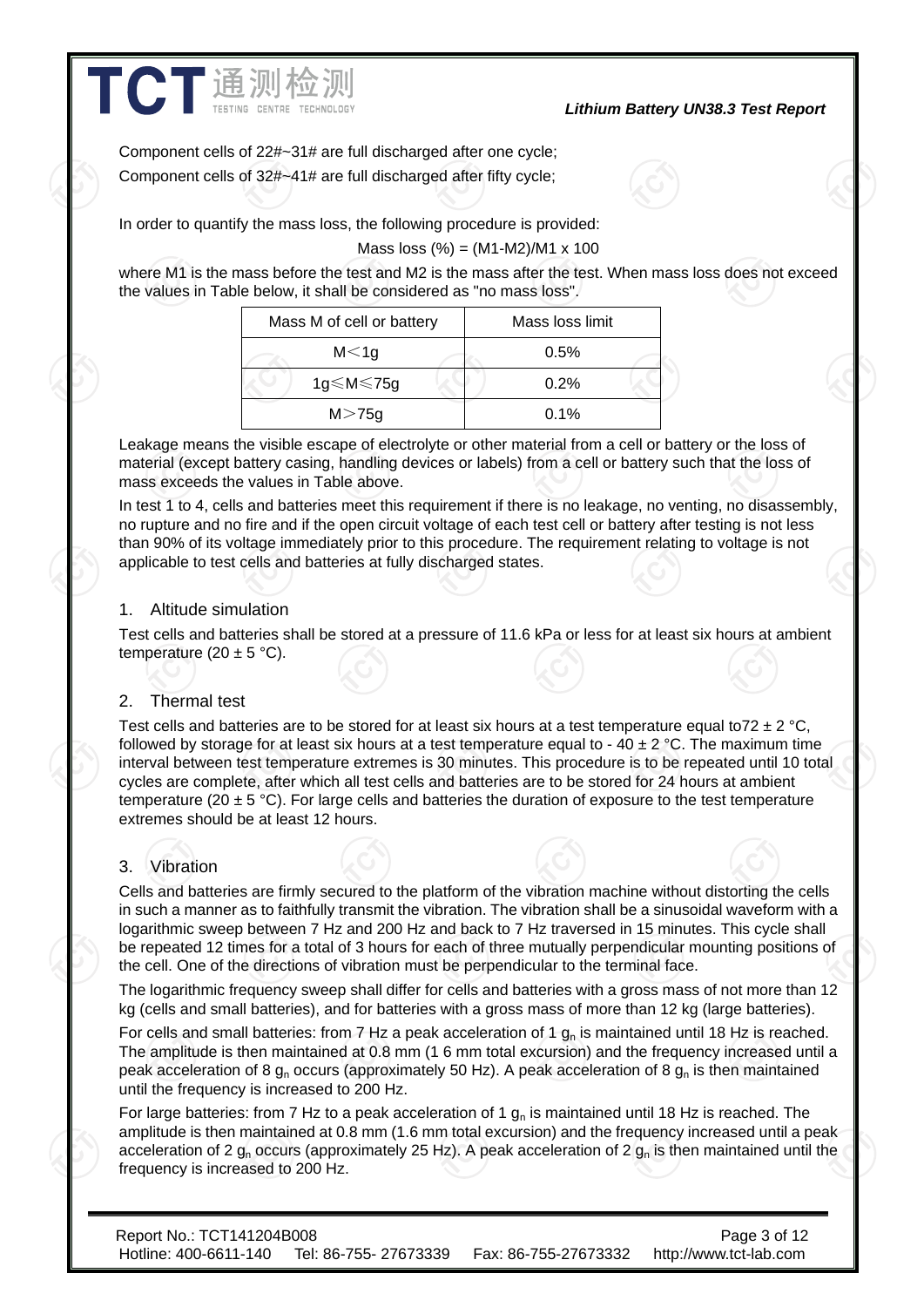#### *Lithium Battery UN38.3 Test Report*

## 4. Shock

Test cells and batteries shall be secured to the testing machine by means of a rigid mount which will support all mounting surfaces of each test battery. Each cell or battery shall be subjected to a halfsine shock of peak acceleration of 150  $q_n$  and pulse duration of 6 milliseconds. Each cell or battery shall be subjected to three shocks in the positive direction followed by three shocks in the negative direction of three mutually perpendicular mounting positions of the cell or battery for a total of 18 shocks.

However, large cells and large batteries shall be subjected to a half-sine shock of peak acceleration of 50  $g<sub>n</sub>$  and pulse duration of 11 milliseconds. Each cell or battery is subjected to three shocks in the positive direction followed by three shocks in the negative direction of each of three mutually perpendicular mounting positions of the cell for a total of 18 shocks.

# **External short circuit**

**CT通测检** 

The cell or battery to be tested shall be temperature stabilized so that its external case temperature reaches  $55 \pm 2$  °C and then the cell or battery shall be subjected to a short circuit condition with a total external resistance of less than 0.1 ohm at  $55 \pm 2$  °C. This short circuit condition is continued for at least one hour after the cell or battery external case temperature has returned to  $55 \pm 2$  °C.

Cells and batteries meet this requirement if their external temperature does not exceed 170 °C and there is no disassembly, no rupture and no fire during the test and within six hours after the test.

## 6. Impact / Crush

Test procedure – Impact (applicable to cylindrical cells not less than 18.0 mm in diameter)

The sample cell or component cell is to be placed on a flat smooth surface. A 15.8 mm  $\pm$  0.1mm diameter, at least 6 cm long, or the longest dimension of the cell, whichever is greater, Type 316 stainless steel bar is to be placed across the centre of the sample. A 9.1 kg  $\pm$  0.1 kg mass is to be dropped from a height of  $61 \pm 2.5$  cm at the intersection of the bar and sample in a controlled manner using a near frictionless, vertical sliding track or channel with minimal drag on the falling mass. The vertical track or channel used to guide the falling mass shall be oriented 90 degrees from the horizontal supporting surface.

The test sample is to be impacted with its longitudinal axis parallel to the flat surface and perpendicular to the longitudinal axis of the 15.8 mm  $\pm$  0.1mm diameter curved surface lying across the centre of the test sample. Each sample is to be subjected to only a single impact.

Test Procedure – Crush (applicable to prismatic, pouch, coin/button cells and cylindrical cells less than 18.0 mm in diameter)

A cell or component cell is to be crushed between two flat surfaces. The crushing is to be gradual with a speed of approximately 1.5 cm/s at the first point of contact. The crushing is to be continued until the first of the three options below is reached.

(a) The applied force reaches 13 kN  $\pm$  0.78 kN;

(b) The voltage of the cell drops by at least 100 mV; or

(c) The cell is deformed by 50% or more of its original thickness.

Once the maximum pressure has been obtained, the voltage drops by 100 mV or more, or the cell is deformed by at least 50% of its original thickness, the pressure shall be released.

A prismatic or pouch cell shall be crushed by applying the force to the widest side. A button/coin cell shall be crushed by applying the force on its flat surfaces. For cylindrical cells, the crush force shall be applied perpendicular to the longitudinal axis.

Each test cell or component cell is to be subjected to one crush only. The test sample shall be observed for a further 6 h. The test shall be conducted using test cells or component cells that have not previously been subjected to other tests.

Cells and component cells meet this requirement if their external temperature does not exceed 170 °C and there is no disassembly and no fire during the test and within six hours after this test.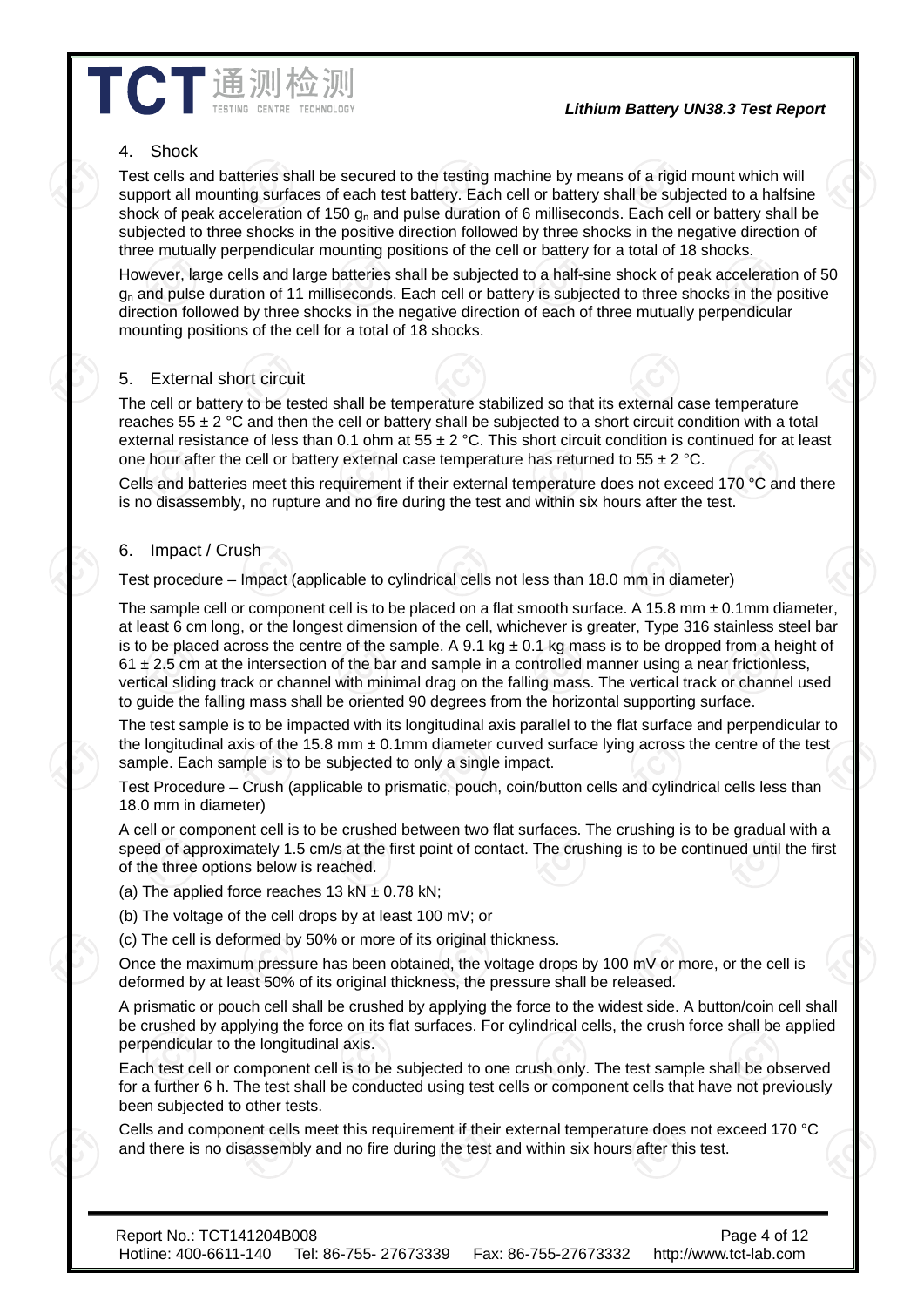#### *Lithium Battery UN38.3 Test Report*

#### 7. Overcharge

**TCT** 通测检测

The charge current shall be twice the manufacturer's recommended maximum continuous charge current. The minimum voltage of the test shall be as follows:

- (a) when the manufacturer's recommended charge voltage is not more than 18V, the minimum voltage of the test shall be the lesser of two times the maximum charge voltage of the battery or 22V.
- (b) when the manufacturer's recommended charge voltage is more than 18V, the minimum voltage of the test shall be 1.2 times the maximum charge voltage.

Tests are to be conducted at ambient temperature. The duration of the test shall be 24 hours.

Rechargeable batteries meet this requirement if there is no disassembly and no fire during the test and within seven days after the test.

#### 8. Forced discharge

Each cell shall be forced discharged at ambient temperature by connecting it in series with a 12V D.C. power supply at an initial current equal to the maximum discharge current specified by the manufacturer.

The specified discharge current is to be obtained by connecting a resistive load of the appropriate size and rating in series with the test cell. Each cell shall be forced discharged for a time interval (in hours) equal to its rated capacity divided by the initial test current (in ampere).

Primary or rechargeable cells meet this requirement if there is no disassembly and no fire during the test and within seven days after the test.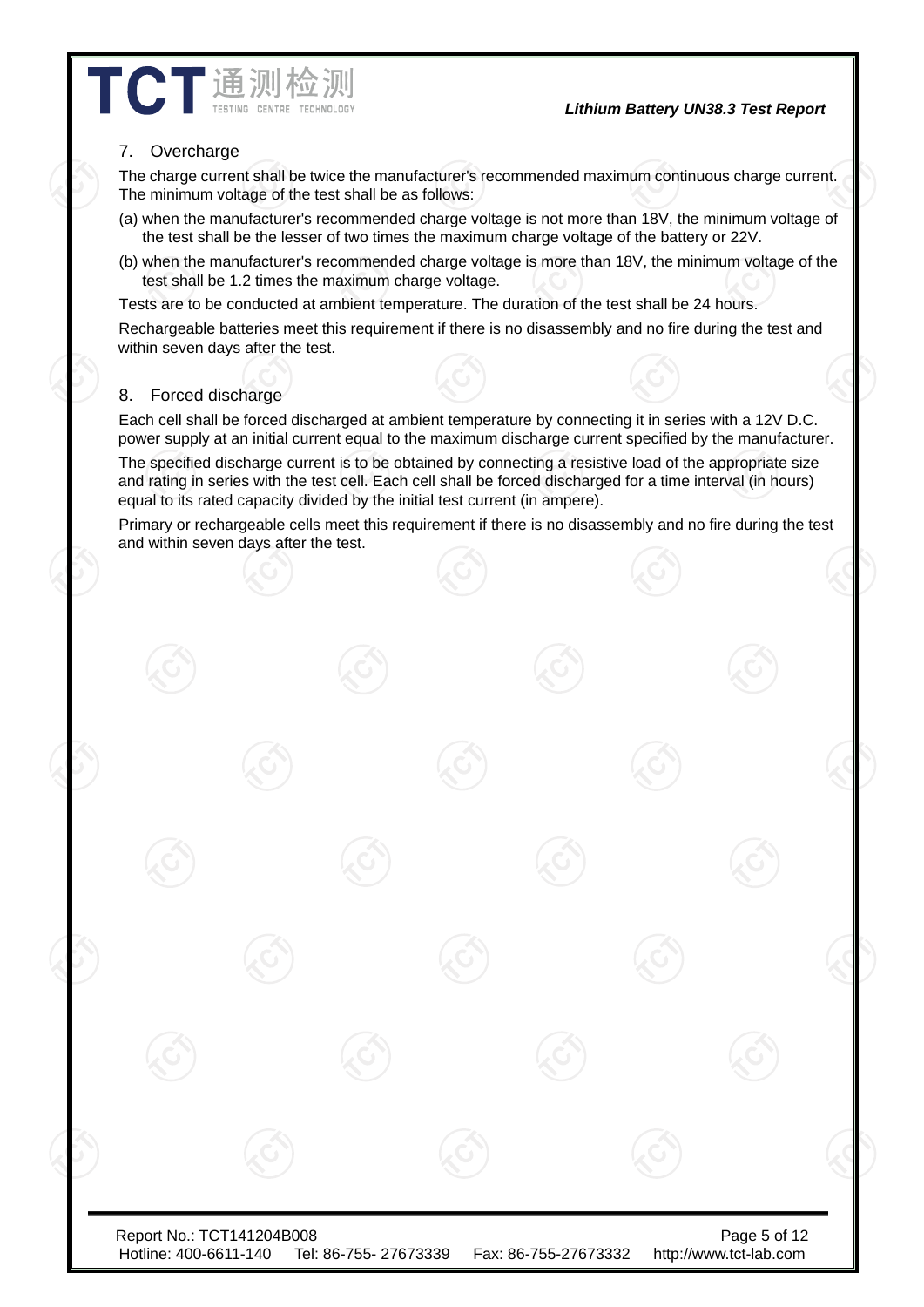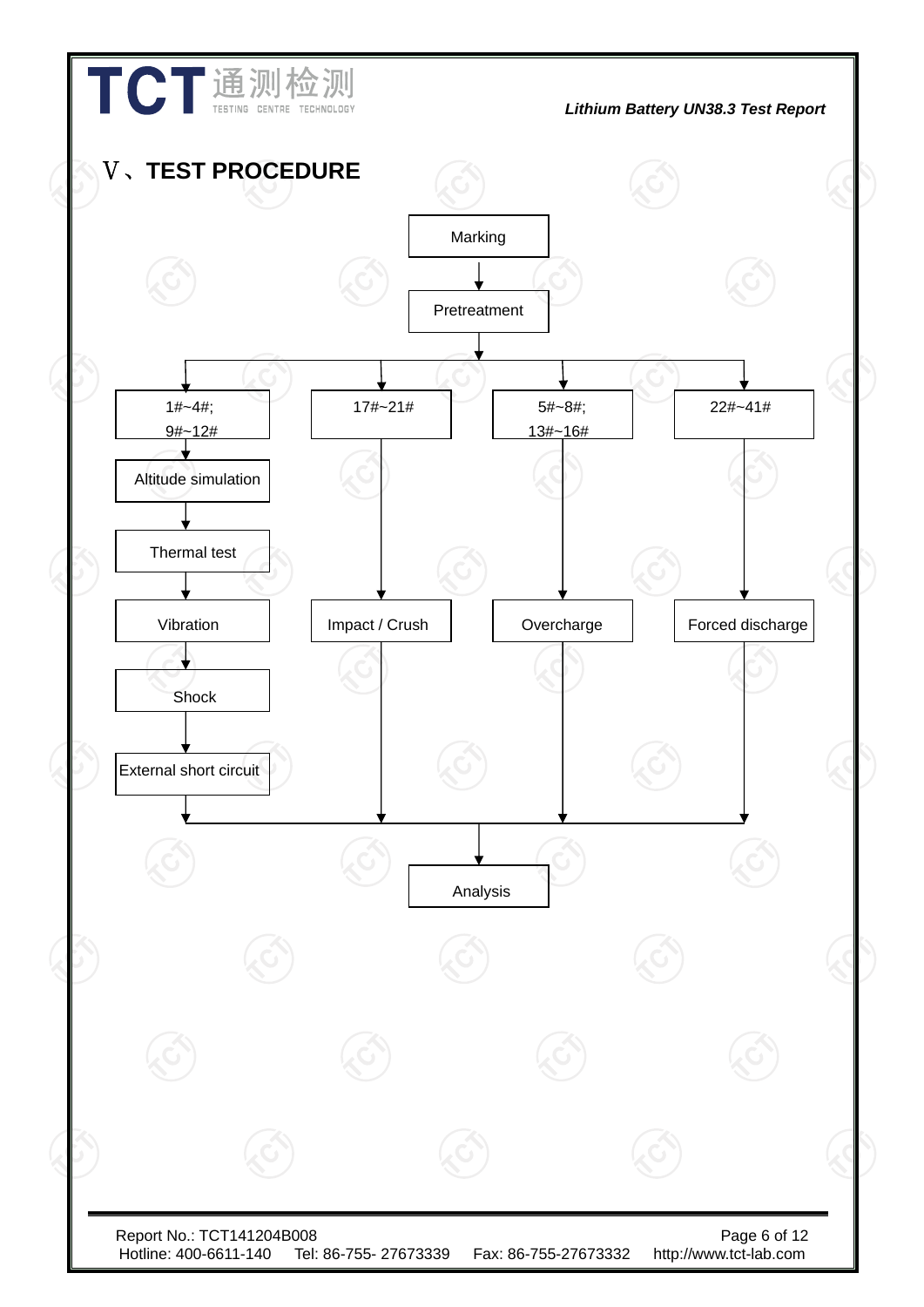|               | TCT通测检测                       |                 | <b>Lithium Battery UN38.3 Test Report</b> |
|---------------|-------------------------------|-----------------|-------------------------------------------|
|               | <b>VI、MAIN TEST APPARATUS</b> |                 |                                           |
| Serial No.    | Name of Equipment             | Model           | <b>Calibration Date</b><br>/Due Date      |
| <b>TC-101</b> | Rechargeable battery test     | CTS-20V/10A-GGS | 2019.03.03                                |
|               | $\sim$ $\sim$ $\sim$          |                 |                                           |

| <b>Natile Of Equipment</b>  | <b>INIONEI</b>                                                                                                                                                                                                                       | /Due Date                                                                                                                                                                 |
|-----------------------------|--------------------------------------------------------------------------------------------------------------------------------------------------------------------------------------------------------------------------------------|---------------------------------------------------------------------------------------------------------------------------------------------------------------------------|
| Rechargeable battery test   |                                                                                                                                                                                                                                      | 2019.03.03                                                                                                                                                                |
| system                      |                                                                                                                                                                                                                                      | 2020.03.02                                                                                                                                                                |
| Vacuum chamber (for battery |                                                                                                                                                                                                                                      | 2019.03.03                                                                                                                                                                |
| test)                       |                                                                                                                                                                                                                                      | 2020.03.02                                                                                                                                                                |
| Temperature circulation     |                                                                                                                                                                                                                                      | 2019.03.03                                                                                                                                                                |
|                             |                                                                                                                                                                                                                                      | 2020.03.02                                                                                                                                                                |
|                             |                                                                                                                                                                                                                                      | 2019.03.03                                                                                                                                                                |
|                             |                                                                                                                                                                                                                                      | 2020.03.02                                                                                                                                                                |
|                             |                                                                                                                                                                                                                                      | 2019.03.03                                                                                                                                                                |
|                             |                                                                                                                                                                                                                                      | 2020.03.02                                                                                                                                                                |
| Battery short circuit test  |                                                                                                                                                                                                                                      | 2019.03.03                                                                                                                                                                |
| instrument                  |                                                                                                                                                                                                                                      | 2020.03.02                                                                                                                                                                |
|                             |                                                                                                                                                                                                                                      | 2019.03.03                                                                                                                                                                |
|                             |                                                                                                                                                                                                                                      | 2020.03.02                                                                                                                                                                |
|                             |                                                                                                                                                                                                                                      | 2019.03.03                                                                                                                                                                |
|                             |                                                                                                                                                                                                                                      | 2020.03.02                                                                                                                                                                |
|                             |                                                                                                                                                                                                                                      | 2019.03.03                                                                                                                                                                |
|                             |                                                                                                                                                                                                                                      | 2020.03.02                                                                                                                                                                |
| Battery anti-explosion      |                                                                                                                                                                                                                                      | 2019.03.03                                                                                                                                                                |
|                             |                                                                                                                                                                                                                                      | 2020.03.02                                                                                                                                                                |
|                             |                                                                                                                                                                                                                                      | 2019.03.03                                                                                                                                                                |
|                             |                                                                                                                                                                                                                                      | 2020.03.02                                                                                                                                                                |
|                             |                                                                                                                                                                                                                                      | 2019.03.03                                                                                                                                                                |
|                             |                                                                                                                                                                                                                                      | 2020.03.02                                                                                                                                                                |
|                             |                                                                                                                                                                                                                                      | 2019.03.03                                                                                                                                                                |
|                             |                                                                                                                                                                                                                                      | 2020.03.02                                                                                                                                                                |
|                             | chamber<br>Vibration test instrument<br>Shock test instrument<br>Impact test instrument<br>Crush test instrument<br>DC regulated power supply<br>chamber<br><b>Electronic Balance</b><br>Digital multimeter<br>Data acquisition unit | CTS-20V/10A-GGS<br>GX-3020-Z<br>BE-TH-150M8-4<br>ES-3-150<br>SY10-2<br><b>BE-1000W</b><br>BE-5066<br><b>BE-6045T</b><br>GPR-3060D<br>GX-100<br>PTT-A+300<br>15B<br>34970A |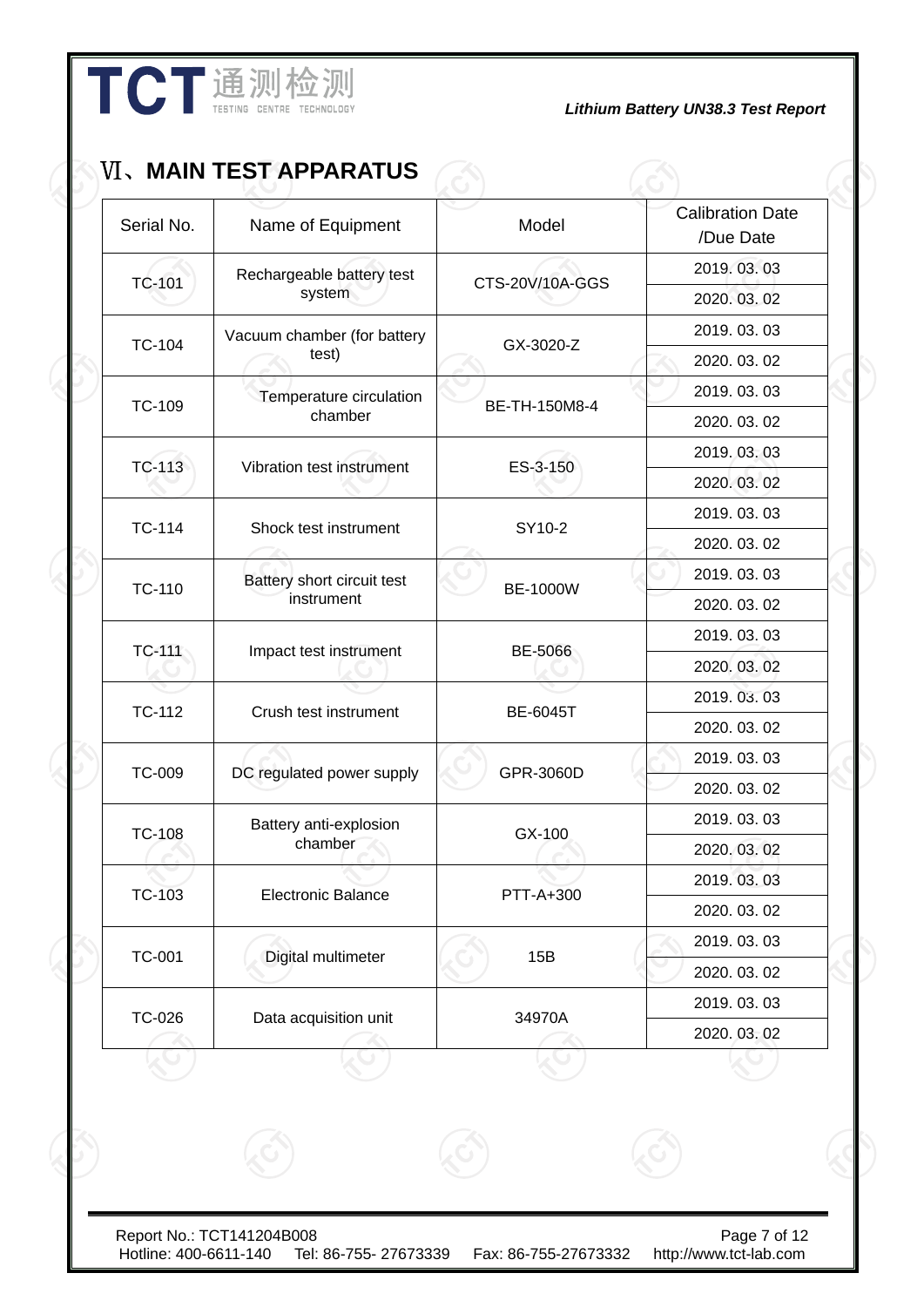

# Ⅶ、**DATA**

1) Altitude simulation

|                                        |     |             | Pre-test       |             | After test     |                             | Voltage                                   |               |
|----------------------------------------|-----|-------------|----------------|-------------|----------------|-----------------------------|-------------------------------------------|---------------|
| <b>The</b><br>No.<br>state of<br>cells |     | Mass<br>(g) | Voltage<br>(V) | Mass<br>(g) | Voltage<br>(V) | <b>Mass</b><br>loss<br>(% ) | after<br>test/Voltage<br>pre-test<br>(% ) | <b>Status</b> |
|                                        | 1#  | 45          | 3.6            | 44.98       | 3.6            | 0.00                        | 100.0                                     | Pass          |
| Full<br>charged                        | 2#  | 44.95       | 3.6            | 44.98       | 3.6            | 0.00                        | 100.0                                     | Pass          |
| after one<br>cycle                     | 3#  | 44.99       | 3.6            | 44.98       | 3.6            | 0.00                        | 100.0                                     | Pass          |
|                                        | 4#  | 45          | 3.6            | 44.98       | 3.6            | 0.00                        | 100.0                                     | Pass          |
|                                        | 9#  | 44.96       | 3.6            | 44.95       | 3.6            | 0.00                        | 100.0                                     | Pass          |
| Full<br>charged                        | 10# | 45          | 3.6            | 44.98       | 3.6            | 0.00                        | 100.0                                     | Pass          |
| after fifty                            | 11# | 45          | 3.6            | 44.98       | 3.6            | 0.00                        | 100.0                                     | Pass          |
| cycles                                 | 12# | 44.98       | 3.6            | 44.98       | 3.6            | 0.00                        | 100.0                                     | Pass          |

## 2) Thermal test

|                                 |     |                    | Pre-test            |                    | After test     |                         | Voltage                                   |               |
|---------------------------------|-----|--------------------|---------------------|--------------------|----------------|-------------------------|-------------------------------------------|---------------|
| <b>The</b><br>state of<br>cells | No. | <b>Mass</b><br>(g) | Voltage<br>$(\vee)$ | <b>Mass</b><br>(g) | Voltage<br>(V) | Mass<br>loss<br>$(\% )$ | after<br>test/Voltage<br>pre-test<br>(% ) | <b>Status</b> |
|                                 | 1#  | 45                 | 36                  | 44.98              | 3.6            | 0.00                    | 100.0                                     | Pass          |
| Full<br>charged                 | 2#  | 44.95              | 3.6                 | 44.98              | 3.6            | 0.00                    | 100.0                                     | Pass          |
| after one<br>cycle              | 3#  | 44.99              | 3.6                 | 44.98              | 3.6            | 0.00                    | 100.0                                     | Pass          |
|                                 | 4#  | 45                 | 3.6                 | 44.98              | 3.6            | 0.00                    | 100.0                                     | Pass          |
|                                 | 9#  | 44.96              | 3.6                 | 44.95              | 3.6            | 0.00                    | 100.0                                     | Pass          |
| Full<br>charged                 | 10# | 45                 | 3.6                 | 44.98              | 3.6            | 0.00                    | 100.0                                     | Pass          |
| after fifty<br>cycles           | 11# | 45                 | 3.6                 | 44.98              | 3.6            | 0.00                    | 100.0                                     | Pass          |
|                                 | 12# | 44.98              | 3.6                 | 44.98              | 3.6            | 0.00                    | 100.0                                     | Pass          |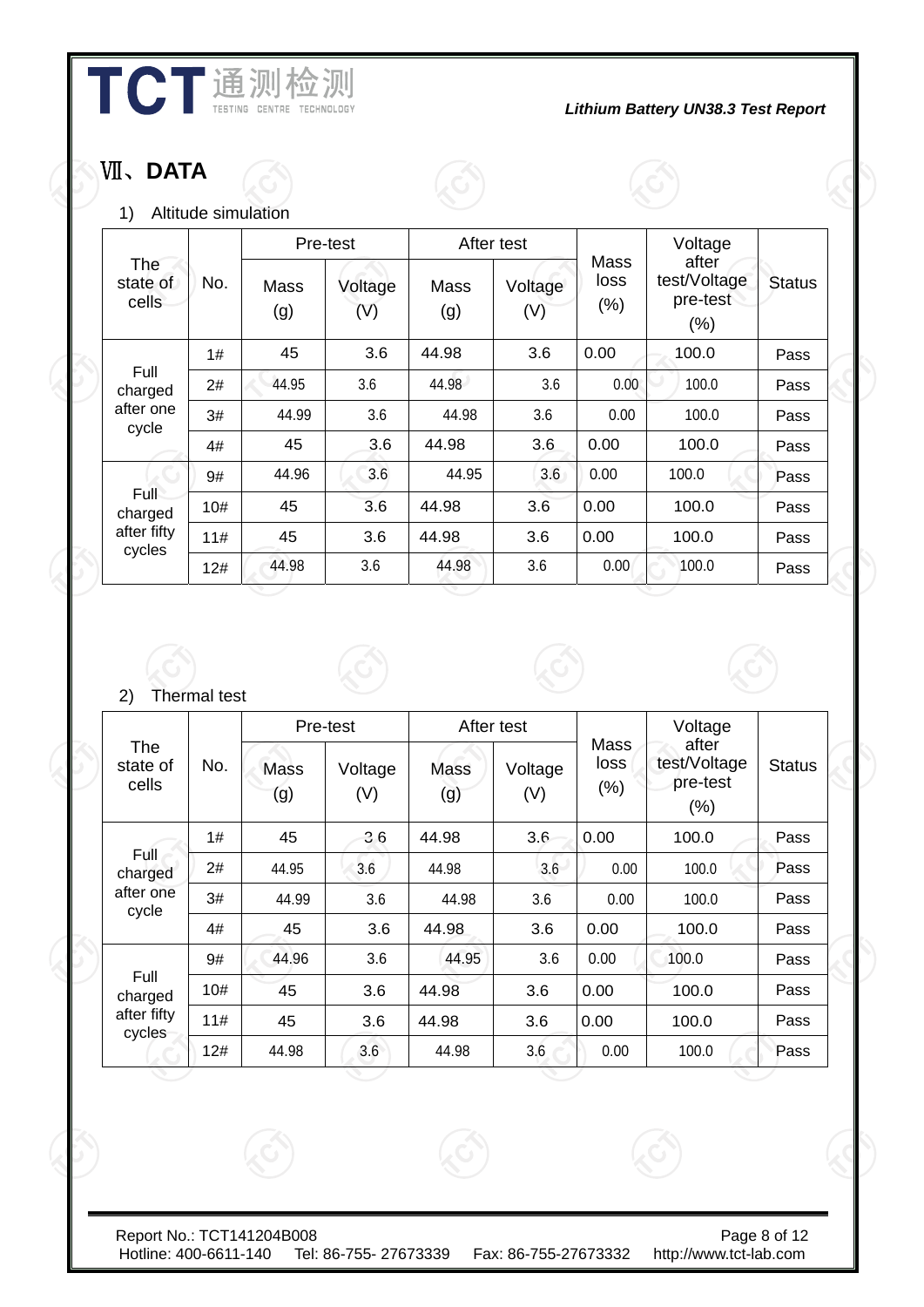# **THE WE WE THE TECHNOLOGY**<br>*Lithium Battery UN38.3 Test Report*

#### 3) Vibration

|                          |     |                    | Pre-test       | After test  |                |                     | Voltage                                      |               |
|--------------------------|-----|--------------------|----------------|-------------|----------------|---------------------|----------------------------------------------|---------------|
| The<br>state of<br>cells | No. | <b>Mass</b><br>(g) | Voltage<br>(V) | Mass<br>(g) | Voltage<br>(V) | Mass<br>loss<br>(%) | after<br>test/Voltage<br>pre-test<br>$(\% )$ | <b>Status</b> |
|                          | 1#  | 45                 | 3.6            | 44.98       | 3.6            | 0.00                | 100.0                                        | Pass          |
| Full<br>charged          | 2#  | 44.95              | 3.6            | 44.98       | 3.6            | 0.00                | 100.0                                        | Pass          |
| after one<br>cycle       | 3#  | 44.99              | 3.6            | 44.98       | 3.6            | 0.00                | 100.0                                        | Pass          |
|                          | 4#  | 45                 | 3.6            | 44.98       | 3.6            | 0.00                | 100.0                                        | Pass          |
|                          | 9#  | 44.96              | 3.6            | 44.95       | 3.6            | 0.00                | 100.0                                        | Pass          |
| Full<br>charged          | 10# | 45                 | 3.6            | 44.98       | 3.6            | 0.00                | 100.0                                        | Pass          |
| after fifty<br>cycles    | 11# | 45                 | 3.6            | 44.98       | 3.6            | 0.00                | 100.0                                        | Pass          |
|                          | 12# | 44.98              | 3.6            | 44.98       | 3.6            | 0.00                | 100.0                                        | Pass          |

## 4) Shock

|                                 |     |             | Pre-test       | After test  |                |                      | Voltage                                     |               |
|---------------------------------|-----|-------------|----------------|-------------|----------------|----------------------|---------------------------------------------|---------------|
| <b>The</b><br>state of<br>cells | No. | Mass<br>(g) | Voltage<br>(V) | Mass<br>(g) | Voltage<br>(V) | Mass<br>loss<br>(% ) | after<br>test/Voltage<br>pre-test<br>$(\%)$ | <b>Status</b> |
|                                 | 1#  | 45          | 3.6            | 44.98       | 3.6            | 0.00                 | 100.0                                       | Pass          |
| Full<br>charged                 | 2#  | 44.95       | 3.6            | 44.98       | 3.6            | 0.00                 | 100.0                                       | Pass          |
| after one<br>cycle              | 3#  | 44.99       | 3.6            | 44.98       | 3.6            | 0.00                 | 100.0                                       | Pass          |
|                                 | 4#  | 45          | 3.6            | 44.98       | 3.6            | 0.00                 | 100.0                                       | Pass          |
|                                 | 9#  | 44.96       | 3.6            | 44.95       | 3.6            | 0.00                 | 100.0                                       | Pass          |
| Full<br>charged                 | 10# | 45          | 3.6            | 44.98       | 3.6            | 0.00                 | 100.0                                       | Pass          |
| after fifty<br>cycles           | 11# | 45          | 3.6            | 44.98       | 3.6            | 0.00                 | 100.0                                       | Pass          |
|                                 | 12# | 44.98       | 3.6            | 44.98       | 3.6            | 0.00                 | 100.0                                       | Pass          |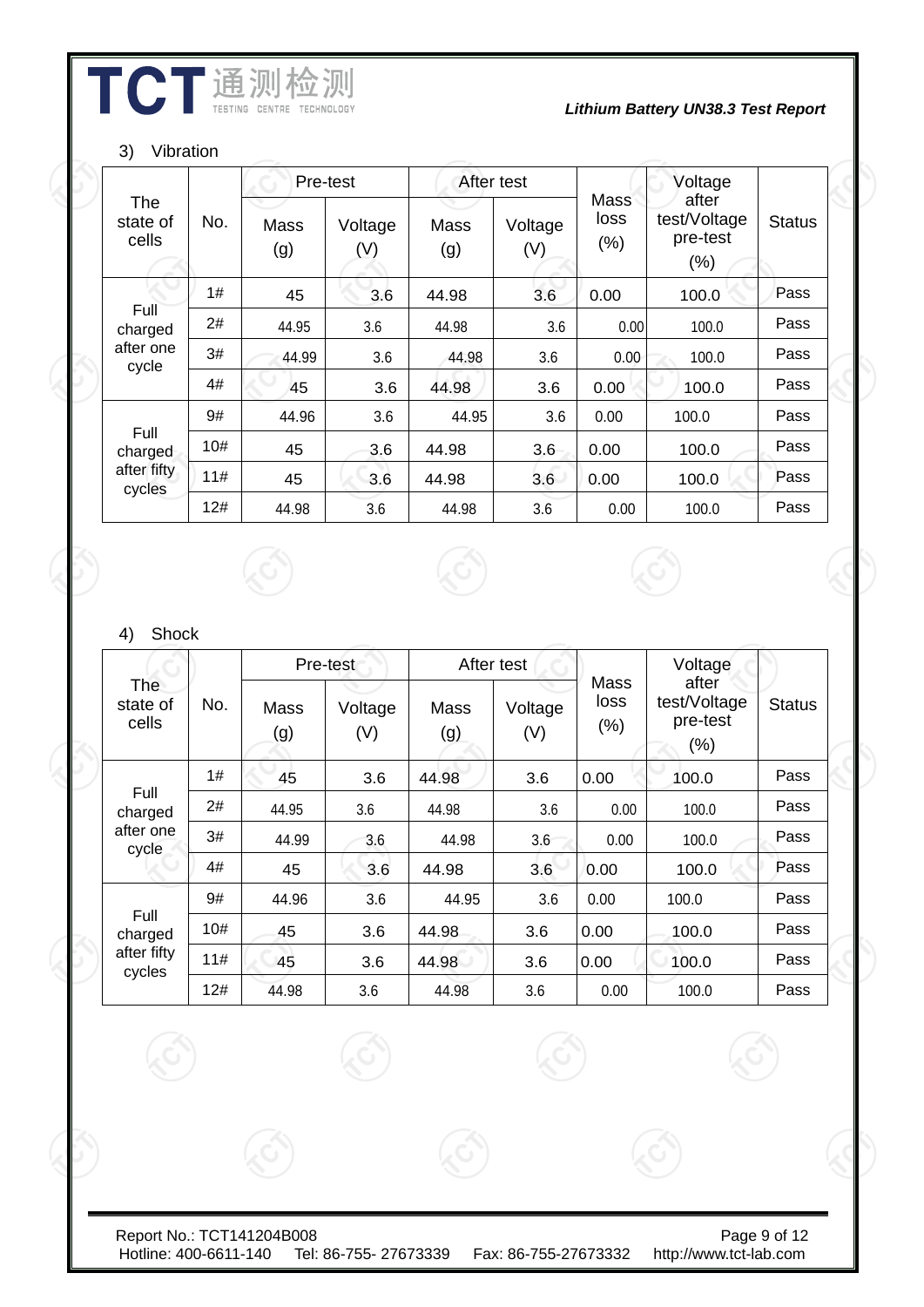**THE WE WE THE TREAD TO A LITTLE SERVICE AS A REPORT OF REPORT OF REPORT OF REPORT AND LITTLE TECHNOLOGY CONTRE** 

## 5) External short circuit

| The state of<br>batteries | No. | External Peak temperature( $\degree$ C) | <b>Status</b> |
|---------------------------|-----|-----------------------------------------|---------------|
|                           | 1#  | 56.3                                    | Pass          |
|                           | 2#  | 56.5                                    | Pass          |
|                           | 3#  | 55.8                                    | Pass          |
| Full charged after one    | 4#  | 55.7                                    | Pass          |
| cycle                     | 9#  | 56.1                                    | Pass          |
|                           | 10# | 56.4                                    | Pass          |
|                           | 11# | 55.7                                    | Pass          |
|                           | 12# | 56.6                                    | Pass          |
|                           |     |                                         |               |

# 6) Crush

| The state of cells             | No. | External Peak temperature(°C) | <b>Status</b> |
|--------------------------------|-----|-------------------------------|---------------|
|                                | 17# | 28.5                          | Pass          |
|                                | 18# | 27.6                          | Pass          |
| 50% charged after<br>one cycle | 19# | 27.8                          | Pass          |
|                                | 20# | 28.2                          | Pass          |
|                                | 21# | 28.4                          | Pass          |

# 7) Overcharge

| The state of batteries          | No. | <b>Status</b> |
|---------------------------------|-----|---------------|
|                                 | 5#  | Pass          |
|                                 | 6#  | Pass          |
| Full charged after one cycle    | 7#  | Pass          |
|                                 | 8#  | Pass          |
|                                 | 13# | Pass          |
|                                 | 14# | Pass          |
| Full charged after fifty cycles | 15# | Pass          |
|                                 | 16# | Pass          |
|                                 |     |               |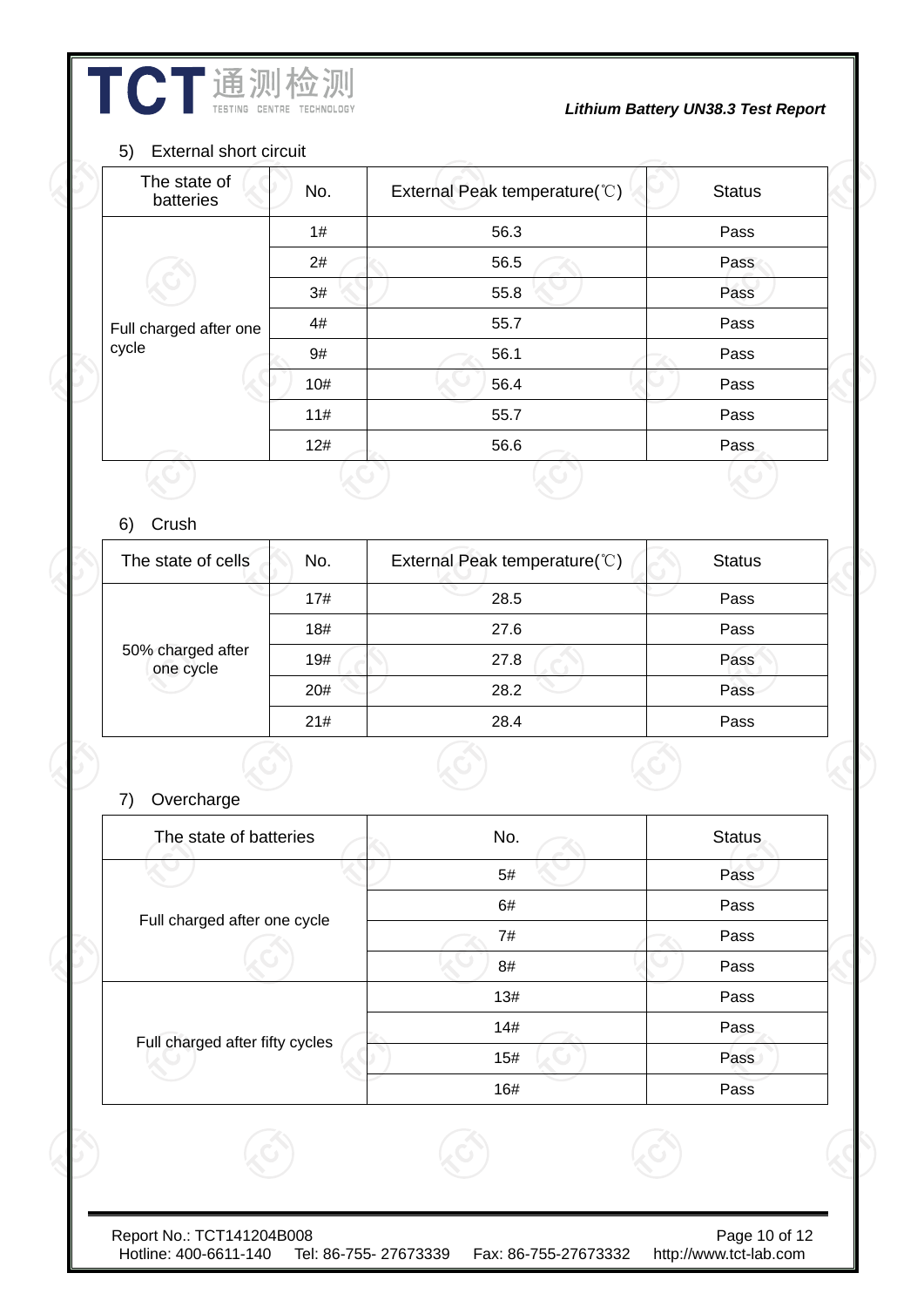| The state of cells                 | No. | <b>Status</b> |
|------------------------------------|-----|---------------|
|                                    | 22# | Pass          |
|                                    | 23# | Pass          |
|                                    | 24# | Pass          |
|                                    | 25# | Pass          |
|                                    | 26# | Pass          |
| Full discharged after one cycle    | 27# | Pass          |
|                                    | 28# | Pass          |
|                                    | 29# | Pass          |
|                                    | 30# | Pass          |
|                                    | 31# | Pass          |
|                                    | 32# | Pass          |
|                                    | 33# | Pass          |
|                                    | 34# | Pass          |
|                                    | 35# | Pass          |
| Full discharged after fifty cycles | 36# | Pass          |
|                                    | 37# | Pass          |
|                                    | 38# | Pass          |
|                                    | 39# | Pass          |
|                                    | 40# | Pass          |
|                                    | 41# | Pass          |
|                                    |     |               |
|                                    |     |               |
|                                    |     |               |
|                                    |     |               |